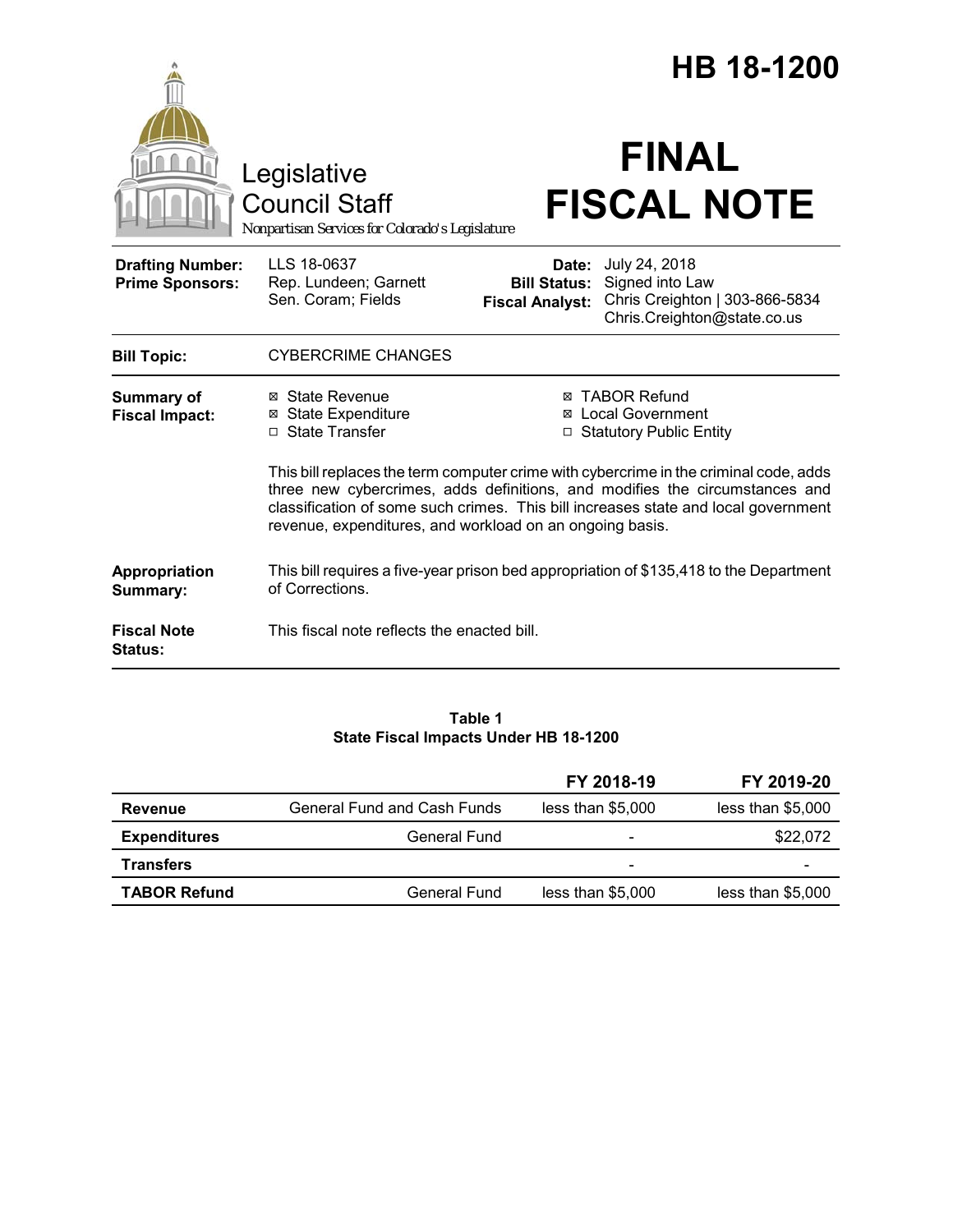# **Summary of Legislation**

This bill replaces the term computer crime with cybercrime in the criminal code, adds definitions, and modifies the circumstances and classification of some such crimes.

**Cybercrime criminal charges.** Under current law, cybercrimes are generally classified as a class 2 misdemeanor; however, such crimes may be a petty offense up to a class 2 felony depending on the circumstances of the crime as determined by the amount lost, damaged, or stolen. This bill eliminates the petty offense and makes any cybercrime where the amount lost, stolen, or damaged by the crime is less than \$300, a class 3 misdemeanor.

**Class 5 felony cybercrimes.** This bill also adds the following new crimes to the list of cybercrimes and classifies them as a class 5 felony:

- soliciting, arranging, or offering to arrange a situation in which a minor may engage in prostitution using a computer, computer network, or computer system;
- using a scanning device to read, obtain, memorize, or store information on a payment card for any period of time without authorization and with intent to defraud the authorized user, issuer of the card, or a merchant; and
- using an encoding machine to place payment card information on another payment card with intent to defraud the authorized user, issuer of the card, or a merchant.

Under this bill and current law, these cybercrimes could be classified as up to a class 2 felony depending on the circumstances of the crime.

## **Comparable Crime**

Legislative Council Staff is required to include certain information in the fiscal note for any bill that creates a new crime, changes the classification of an existing crime, or changes an element of an existing crime that creates a new factual basis for the offense. This bill adds new cybercrimes and changes the classification of some existing cybercrimes.

**Computer crimes.** Over the past three years, there have been 141 computer crime convictions (89 Male, 52 Female; 96 Caucasian, 26 African American, 15 Hispanic, 3 Other, and 1 Asian). Of this number:

- 86 convictions were felonies because of the amount of loss or damage resulting from the crime;
- 2 convictions were felonies because the offender had a previous felony conviction; and
- 53 convictions were for misdemeanors, of which 3 were for a lost, damaged, or stolen amount between \$50 and \$300.

**Luring or sexual exploitation of a child.** Over the last three years, there have been 141 convictions for the luring or sexual exploitation of a child (138 Male, 3 Female; 122 Caucasian, 9 Hispanic, 6 African American, 2 Indian, 2 Other).

**Possession of identify theft tools.** Also during the last three years, there were 36 convictions for possession of identity theft tools (17 Male, 19 Female; 27 Caucasian, 4 Hispanic, 3 African American, and 2 Other).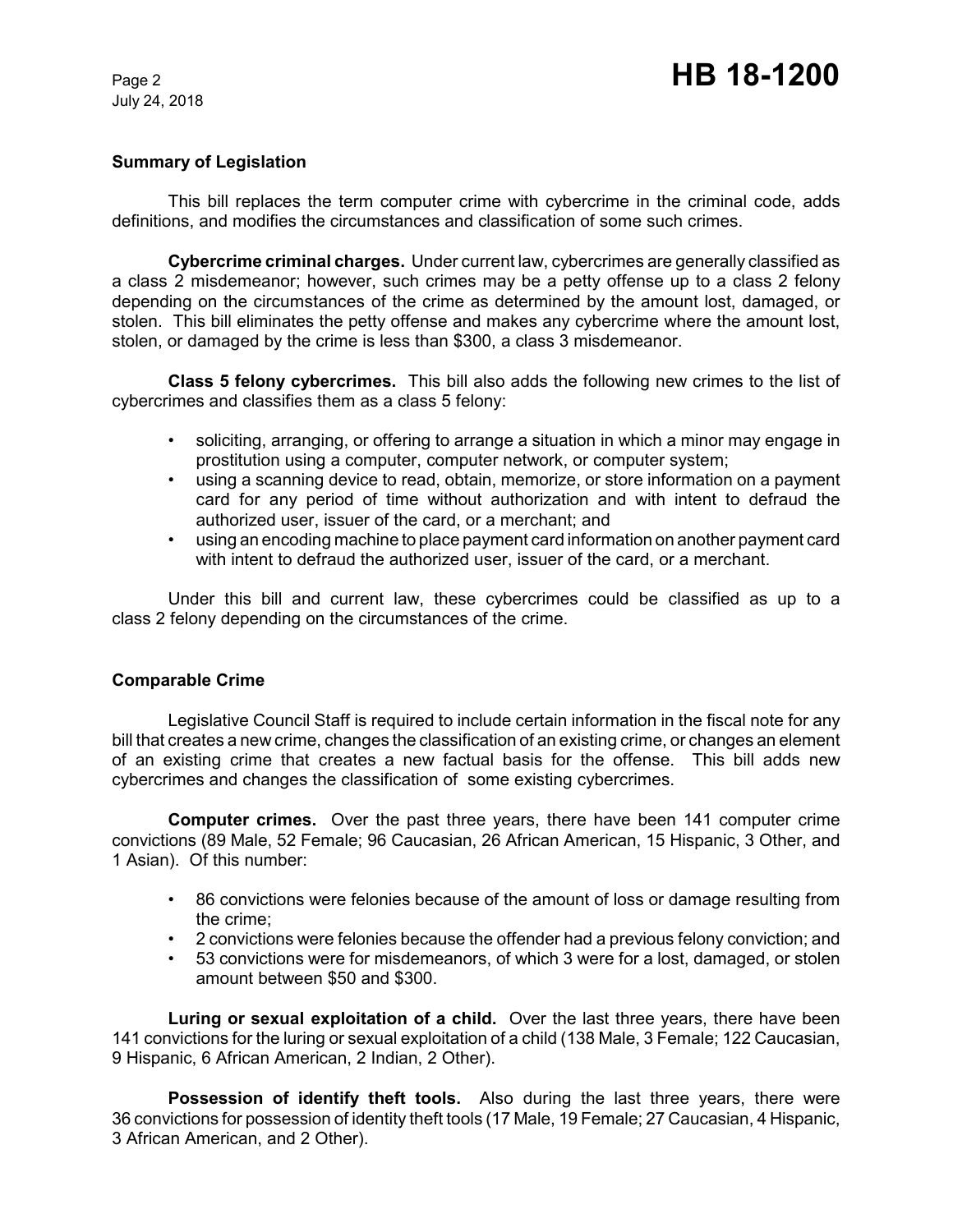# **Assumptions**

The following assumptions used were used in this analysis.

**General Assumptions**. The fiscal note assumes that:

- most current felony cybercrime convictions (86 convictions since 2015) will be convicted under the same felony classification under this bill. This is because the amount lost, damaged, or stolen as a result of the cybercrime determines the classification up to a class 2 felony both under the bill and current law; and
- most current misdemeanor cybercrime convictions (53 convictions since 2015) will be convicted under the same misdemeanor classification under the bill because of the amount lost, damaged, or stolen. This includes 3 convictions where the amount lost, damaged, or stolen was between \$50 and \$300.

**DOC impact assumption.** This analysis assumes one offender will be sentenced to DOC per year for a class 5 felony as a result of the new cybercrimes created by this bill.

#### **State Revenue**

Beginning in FY 2018-19, this bill is anticipated to increase state revenue by less than \$5,000 per year.

**Criminal fines.** The bill is anticipated to increase state revenue by less than \$5,000 per year, credited to the Fines Collection Cash Fund in the Judicial Department. Under current law, the fine penalty for a class 5 felony offense is \$1,000 to \$100,000 and fine revenue will increase from one new class 5 felony cybercrime offense per year. However, because the courts have the discretion of incarceration, imposing a fine, or both, the precise impact to state revenue cannot be determined. This fiscal note assumes that any revenue generated is likely to be less than \$5,000.

**Court and administrative fees.** The bill will also increase state fee revenue credited to the General Fund and to various cash funds. Fees are imposed for a variety of court-related costs, which vary based on the offense but may include probation supervision, drug or sex offender surcharges, victim compensation, and late fees, among others. Some fee revenue is shared with local governments; refer to the Local Government Impact section for additional information.

## **TABOR Refund**

This bill increases state revenue from criminal fines and fees, which will increase the amount of money required to be refunded under TABOR for FY 2018-19 and FY 2019-20. Since the bill increases the TABOR refund obligation without a corresponding change in General Fund revenue, the amount of money available in the General Fund for the budget will decrease by an identical amount. State revenue subject to TABOR is not estimated for years beyond FY 2019-20.

## **State Expenditures**

Beginning in FY 2018-19, this bill increases state General Fund expenditures for the Judicial Department and the Department of Corrections. Workload and costs are also increased for the Office of the State Public Defender, the Office of the Alternate Defense Counsel, and the Office of the Child's Representative. These impacts are shown in Tables 2 and 3 and discussed below.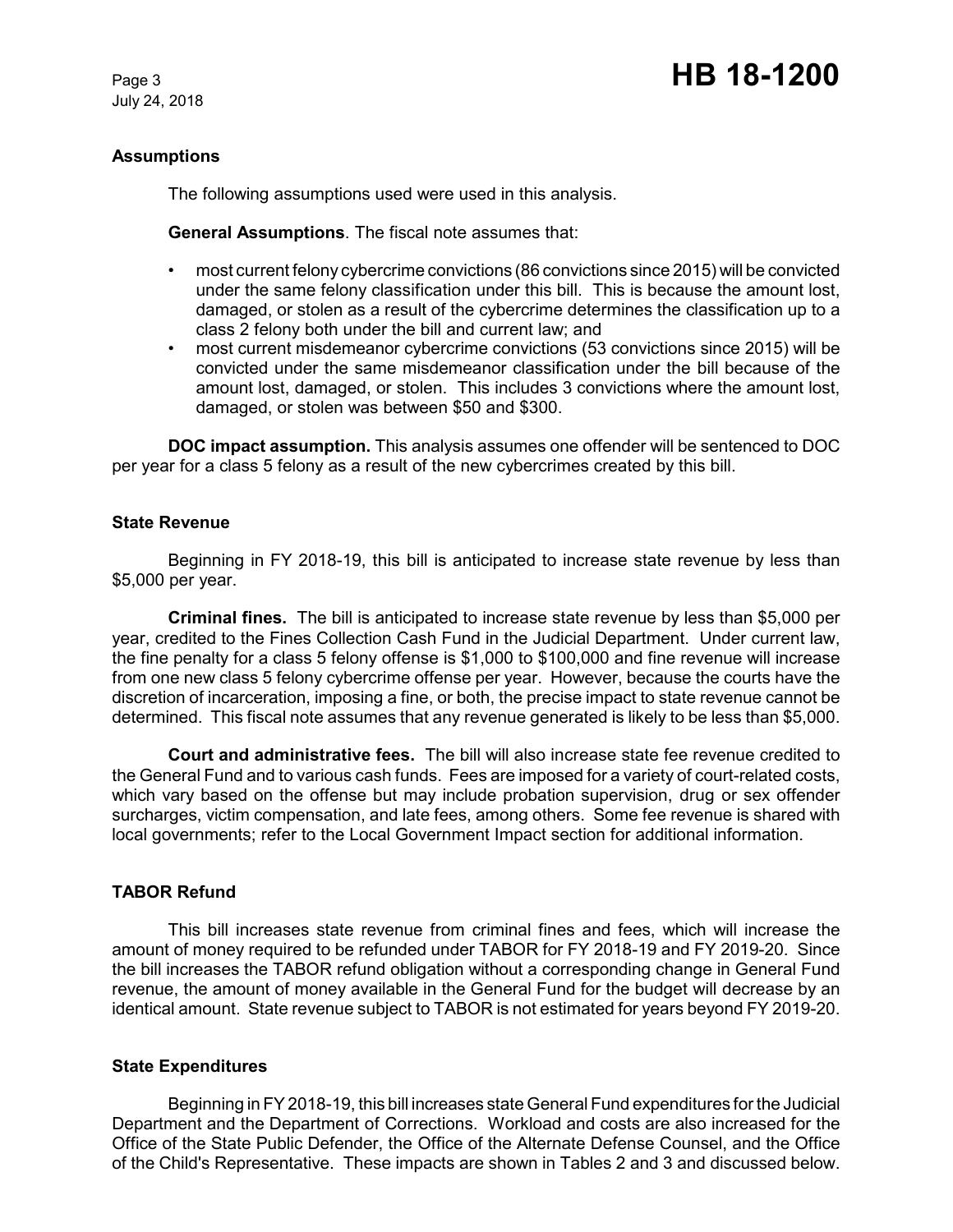**Judicial Department.** The bill is anticipated to increase trial court workload to hear new cybercrime cases. Also under ths bill cybercrimes that previously could have been tried as a petty offense will instead be a class 3 misdemeanor which may increase trial length for those trials. To the extent that new offenders are sentenced to probation or existing petty offenders are sentenced to a longer probation term for class 3 misdemeanor cybercrimes, costs and workload to provide supervision will increase. Overall, trial court and probation workload is expected to increase by a minimal amount and it is assumed that this can be accomplished within existing appropriations.

**Agencies providing representation to indigent persons.** Overall, workload and costs for the Office of the State Public Defender and the Office of the Alternate Defense Counsel will increase under the bill to represent indigent offenders and potentially as a result of longer trials. To the extent this occurs, this analysis assumes the affected offices will request an increase in appropriations through the annual budget process.

**Office of the Child's Representative.** By adding the crime of soliciting, arranging, or offering to arrange a situation in which a minor may engage in prostitution using a computer, computer network, or computer system to the list of cybercrimes, this bill potentially increases workload for the Office of the Child's Representative by increasing the trial length for such crimes. Because most related cases involving a minor are charged under other criminal classifications, such as the sexual exploitation of a minor, this impact is assumed to be minimal and can be accomplished within existing appropriations.

**Department of Corrections.** This bill increases prison bed and parole costs for the DOC by at least \$135,418 between FY 2018-19 and FY 2022-23.

**Prison beds.** This bill is anticipated to increase state General Fund expenditures for the DOC by an estimated \$22,072 in FY 2019-20 and \$32,077 in FY 2020-21 and thereafter. This increase assumes one offender will be sentenced to prison per year for a class 5 felony and have an average length of stay of 17.4 months. This fiscal note assumes no impact will occur in the first year due to the amount of time required for criminal filing, trial, disposition and sentencing of each case. If impacts arise in the first year, this analysis assumes the DOC will request any required appropriations through the annual budget process. Table 2 shows the estimated cost of the bill over the next five fiscal years.

|                   | <b>Inmate Bed Impact</b> | <b>Operating Cost</b> |
|-------------------|--------------------------|-----------------------|
| FY 2018-19        |                          |                       |
| FY 2019-20        | 1.0                      | \$22,072              |
| FY 2020-21        | 1.5                      | \$32,077              |
| FY 2021-22        | 1.5                      | \$32,077              |
| FY 2022-23        | 1.5                      | \$32,077              |
| <b>Total Cost</b> |                          | \$118,304             |

**Table 2 Prison Costs Under HB 18-1200**

**Parole.**Once an offender is released from prison, he or she is assigned to parole. Table 3 shows the estimated impact on parole over the next five fiscal years assuming 18.3 months of parole, per offender beginning in FY 2020-21.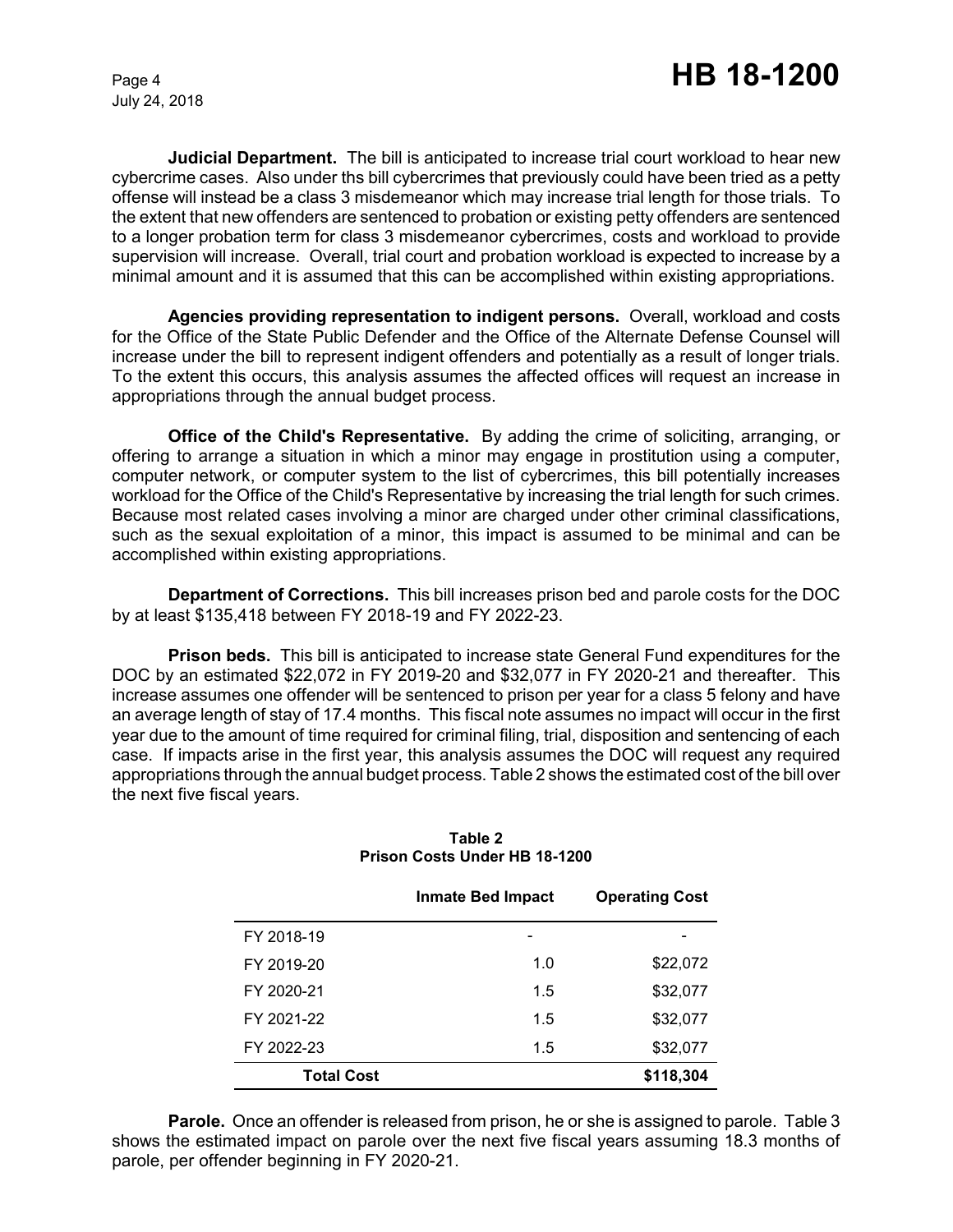|                   | <b>Annualized Parole Impact</b> | Annualized<br><b>Operating Cost</b> |
|-------------------|---------------------------------|-------------------------------------|
| FY 2018-19        |                                 |                                     |
| FY 2019-20        |                                 |                                     |
| FY 2020-21        | 0.5                             | \$2,600                             |
| FY 2021-22        | 1.5                             | \$7,257                             |
| FY 2022-23        | 1.5                             | \$7,257                             |
| <b>Total Cost</b> |                                 | \$17,114                            |

**Table 3 Parole Costs Under HB 18-1200**

For additional information about costs in fiscal notes for bills affecting the Department of Corrections, please visit: leg.colorado.gov/fiscalnotes.

## **Local Government**

Overall, this bill is expected to increase local government revenue, workload, and costs as described below. The exact impact to a particular local government will vary depending on the number of misdemeanor cybercrime offenses committed within its jurisdiction.

**County jails.** To the extent that eliminating offenses for petty cybercrimes and replacing them with a class 3 misdemeanor classification results in more misdemeanor offenders being sentenced to jail or to a longer term in jail county jail costs will increase. Because the courts have the discretion of incarceration or imposing a fine, the precise impact at the local level cannot be determined. Estimated costs to house an offender in a county jail vary from \$53 to \$114 per day. For the current fiscal year, the state reimburses county jails at a daily rate of \$54.39 to house state inmates.

**District attorneys**. The bill increases workload and costs for district attorneys to prosecute any new offenses under the bill and to the extent that this bill increases cybercrime trial length. These impacts have not been estimated.

**Denver County Court.** To the extent that eliminating offenses for petty cybercrimes and replacing them with a class 3 misdemeanor classification increase trial length, this bill will increase criminal fine and court fee revenue, expenditures, and workload for Denver County Court, managed and funded by the City and County of Denver. Probation services in the Denver County Courts may also experience a minimal increase in workload and revenue to supervise persons convicted to a longer term under the bill within Denver County. These impacts have not been estimated, but are assumed to be minimal.

## **Effective Date**

This bill was signed into law by the Governor on June 6, 2018, and takes effect August 8, 2018, assuming no referendum petition is filed.